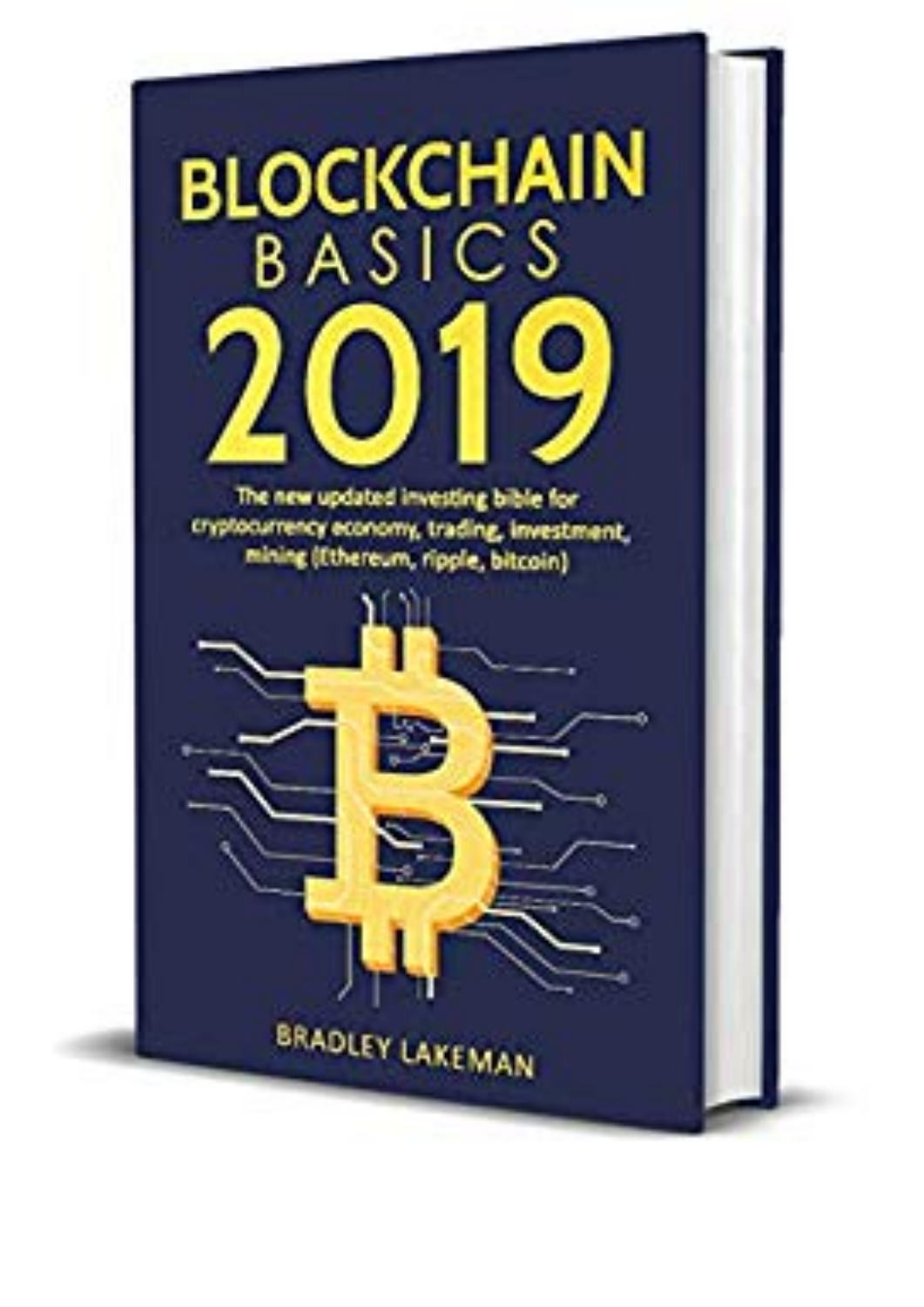*Bradley Lakeman*

**Blockchain Basics 2019: The New Updated Investing Bible for Cryptocurrency Economy, Trading, Investment, Mining (Ethereum, Ripple, Bitcoin)**

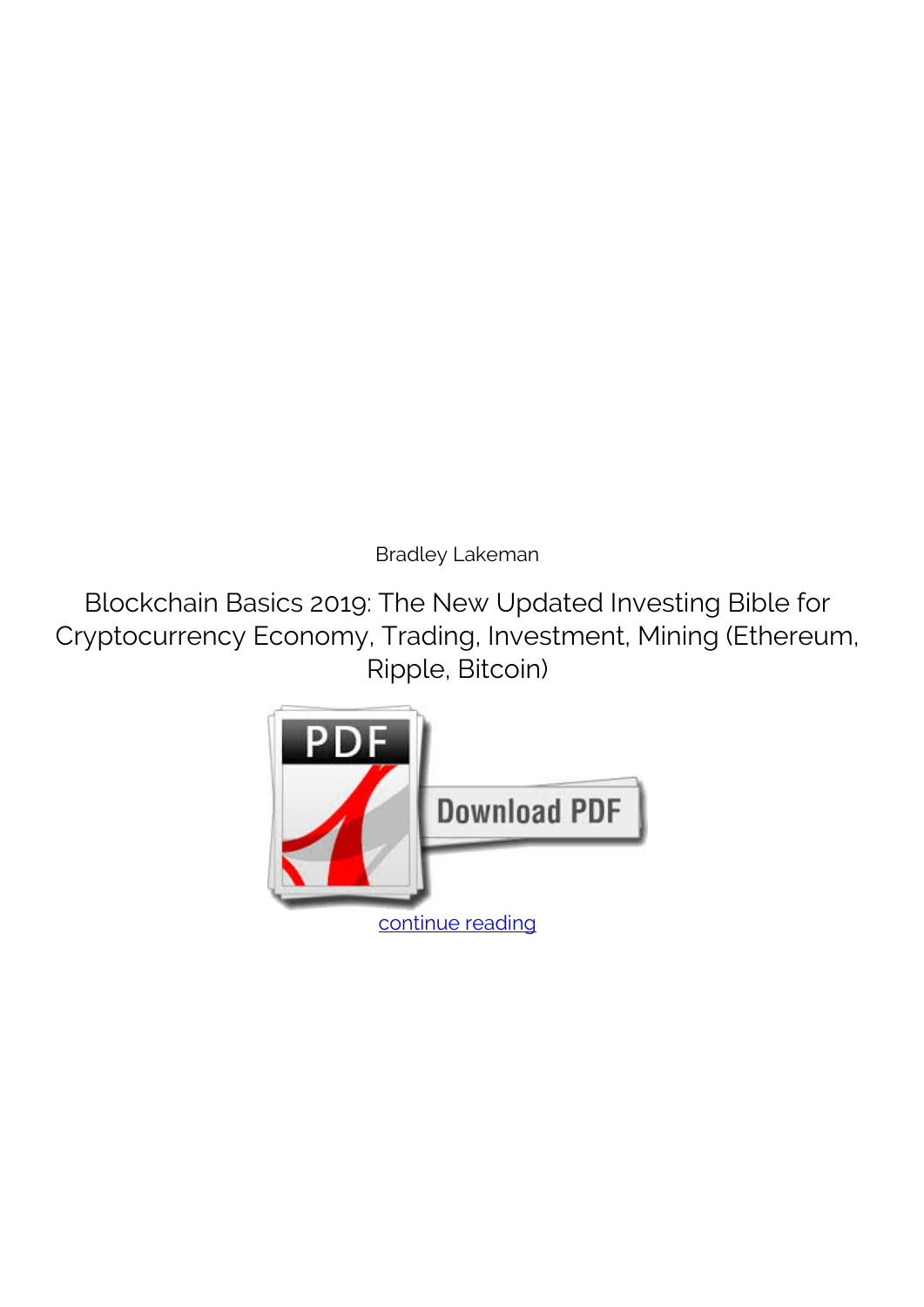Is Crypto Dead in 2019? Items have changed and so have the strategies for making money.- Discover how to start building money right off the bat, despite having an investment only \$100. The market waits for no one! Issue is, it's already 2019 and the cryptocurrency using field offers changed.The answer is: depends. Is it still possible to become millionaire today? Could it be still rewarding today?We've all noticed the expression, ". That is why we have developed a step-by-step process for getting started with crypto investments with the right feet. In Blockchain Basics 2019, you will:- Discover the best period to start investing in cryptocurrencies.- Uncover the tokens you have to be trading in 2019 and beyond. Unless you're pursuing an updated guide, items could go terribly incorrect.. and which not really to-Uncover the 5 biggest mistakes people make when trading crypto- Apply 7-body crypto expense secrets you may replicate with any amount of investment.if you had invested 100 dollars in Bitcoin in 2011, you'd be a millionaire today"Start earning money today.. Click the 'add to cart' key and get your copy today!!



[continue reading](http://bit.ly/2Tge8Fv)